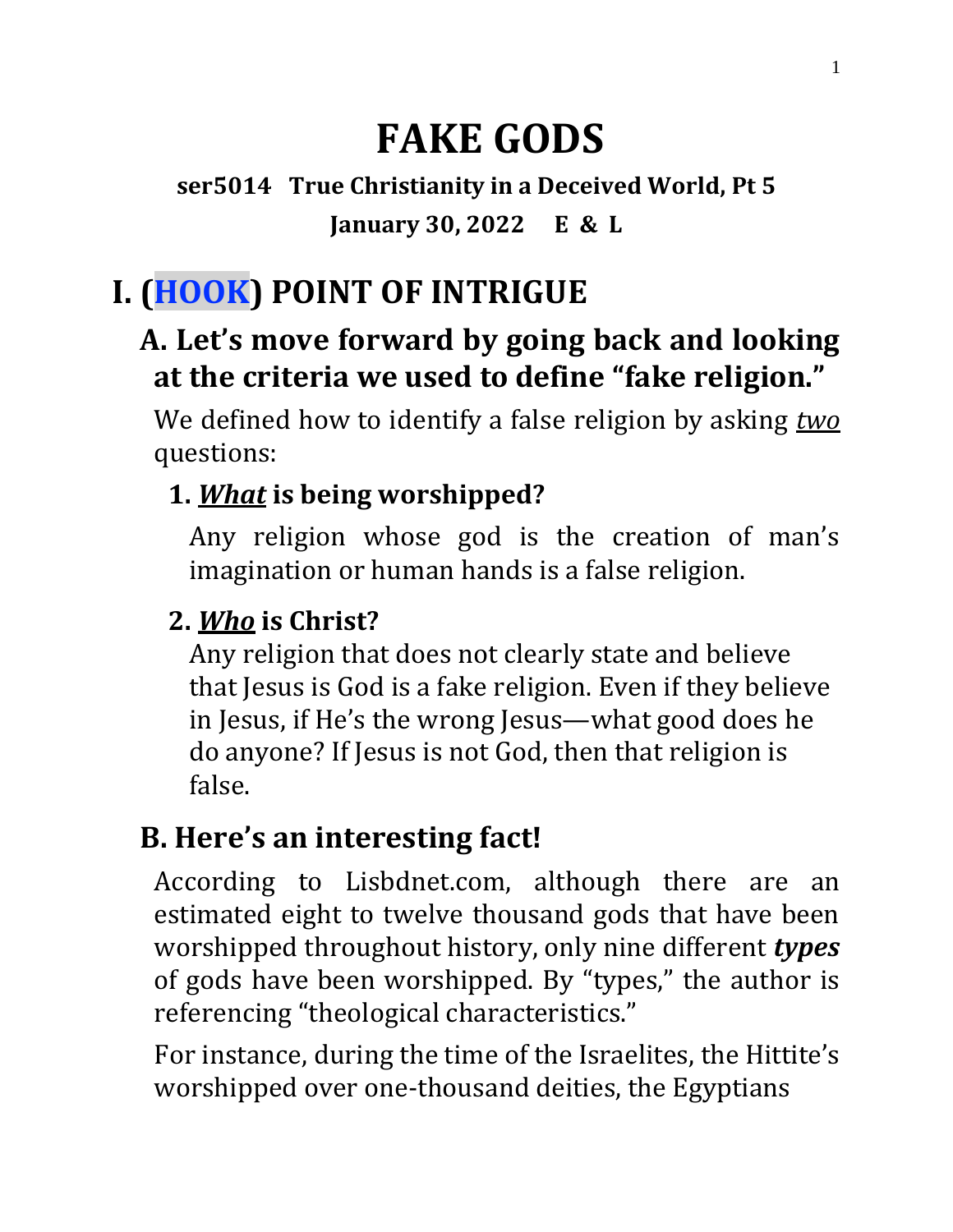over 2,000 deities. Throughout history these deities included:

the goddess of fertility (Aphrodite), the god of love, the god of creation, the god of vengeance, the god of war, the god of might (Hercules) the god of wine, the god of the afterlife, the god of written words, the god of medicine, the god of magic, the god of the woods (Diana of the Ephesians), and the list goes on.

Twelve thousand different names, but with similar characteristics.

Not to confuse you further, but if you Google "How many gods are there in Hinduism?" you will get answers anywhere from "Hinduism has only one god, Brahman, from whom all other Hindu gods are an expression" to "thirty-three million. "Crazy, right?

## **C. The ten most popular gods in the world today, measured by number of followers are—let's watch this edited video by Lenny Kenton.**

**(Video:** *The Ten Most Popular Gods That People Worship*, by Leroy Kenton, YouTube. Edited—Approximately 5 minutes**. <https://youtu.be/hY3fLyvOe00>)**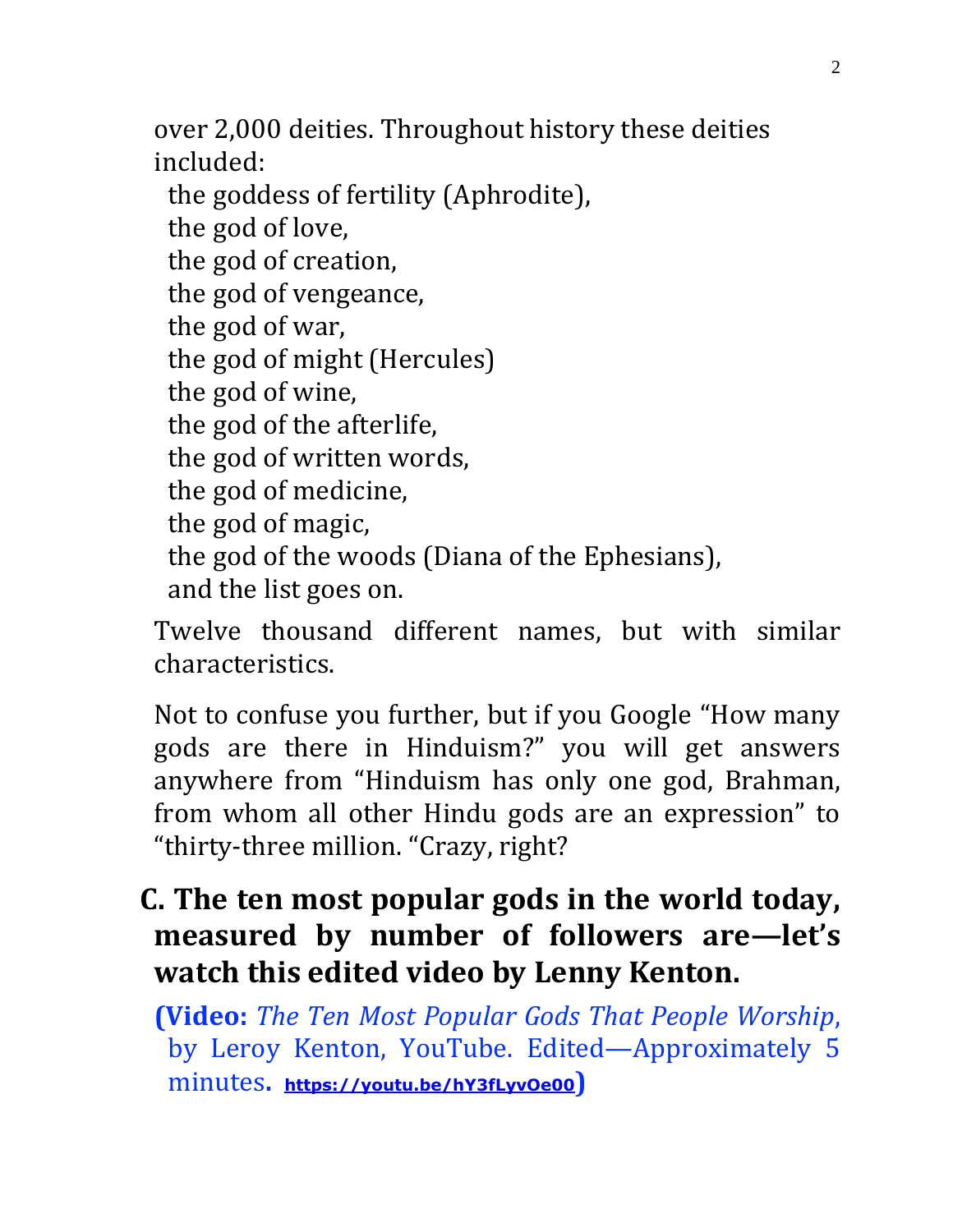*NOTE:* I cannot vouch for detailed accuracy in this video; Mr Kenton is a YouTuber  $\odot$ , but it serves us well for the sake of illustration.

## **II. (BOOK & LOOK) WHAT DOES GOD HAVE TO SAY ABOUT FAKE GODS?**

## **A. Let's start at the beginning.**

The very FIRST commandment God writes with His finger on stone is: "You shall have no other gods before Me." *Exodus 20:3* (**show photo**)





The next time we see God writing with His finger was on a palace wall, telling the Babylonian King Belshazzar that he was placed on a scale, weighed, came up short, and that very night his soul would be taken

from him. (*Daniel 5*) (**show photo**)

The next time we see God writing with His finger is in *John*  9:1-11 when He sent the adulterer's accusers away, implementing *John 3:17*: (**show photo, p4**)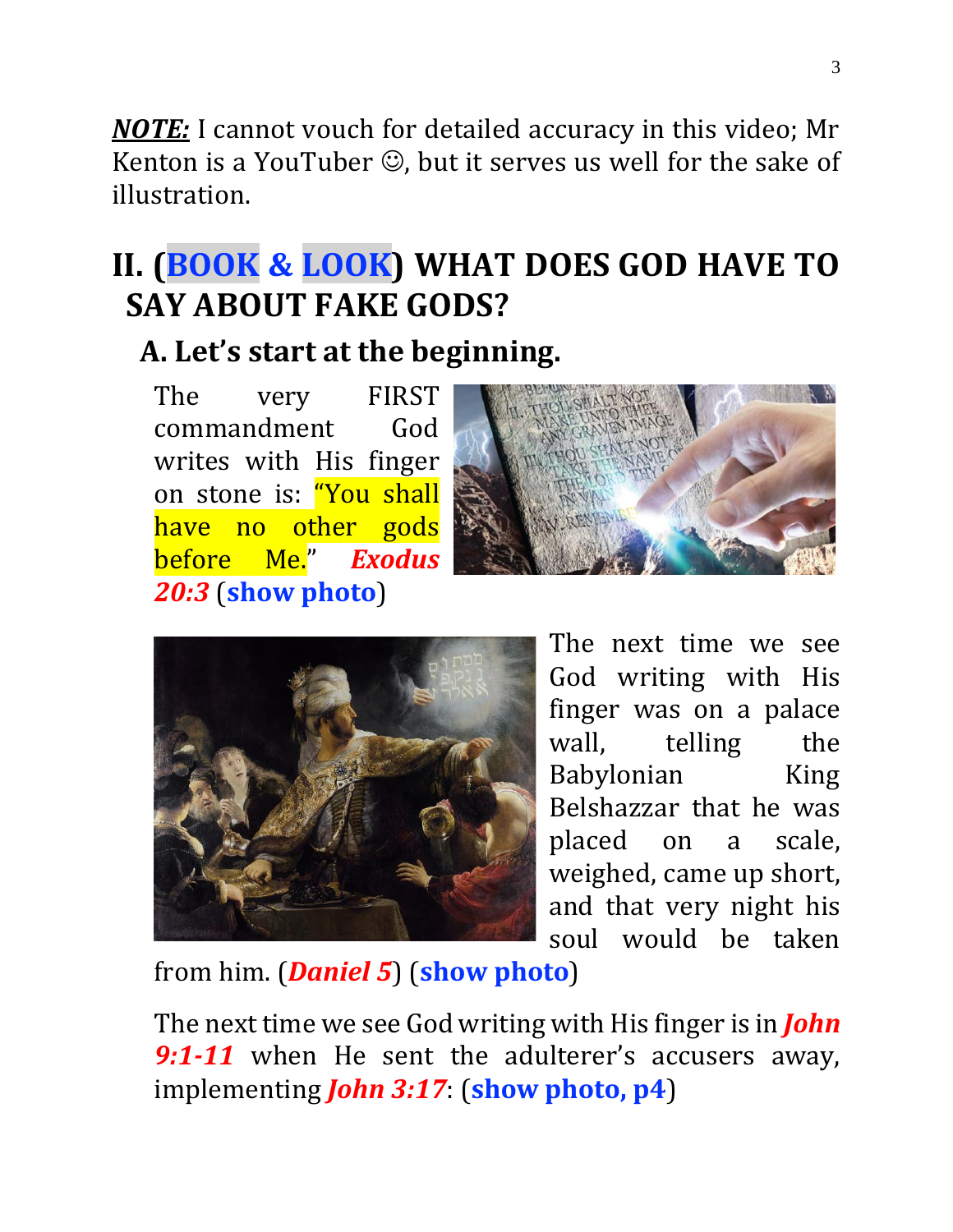#### For God sent not His Son into the world to condemn it, but that the world through Him might be saved.

*NOTE*: I love the progression. First God gives us His command. Second, we see the just result of disobeying His command- death. And, last, we see Him writing in sand, not stone.



Why? Because the waves will eventually wash away whatever is there. That was the purpose of Jesus' coming to wash away sins, never to be remembered again, for all who will receive Him as their personal Lord and Saviour.

#### **Let's look at a few more scriptures.**

## *Jeremiah 10: 2-5 (ESV)*

Thus says the LORD: "Learn not the way of the nations, nor be dismayed at the signs of the heavens because the nations are dismayed at them, for the customs of the peoples are vanity.

*NOTE*: What were these nations doing? They were worshipping the sun, moon, stars, planets, the figures which make up the constellations. They worshipped what was in the heavens rather than He who created the heavens.

A tree from the forest is cut down and worked with an axe by the hands of a craftsman. They decorate it with silver and gold; they fasten it with hammer and nails so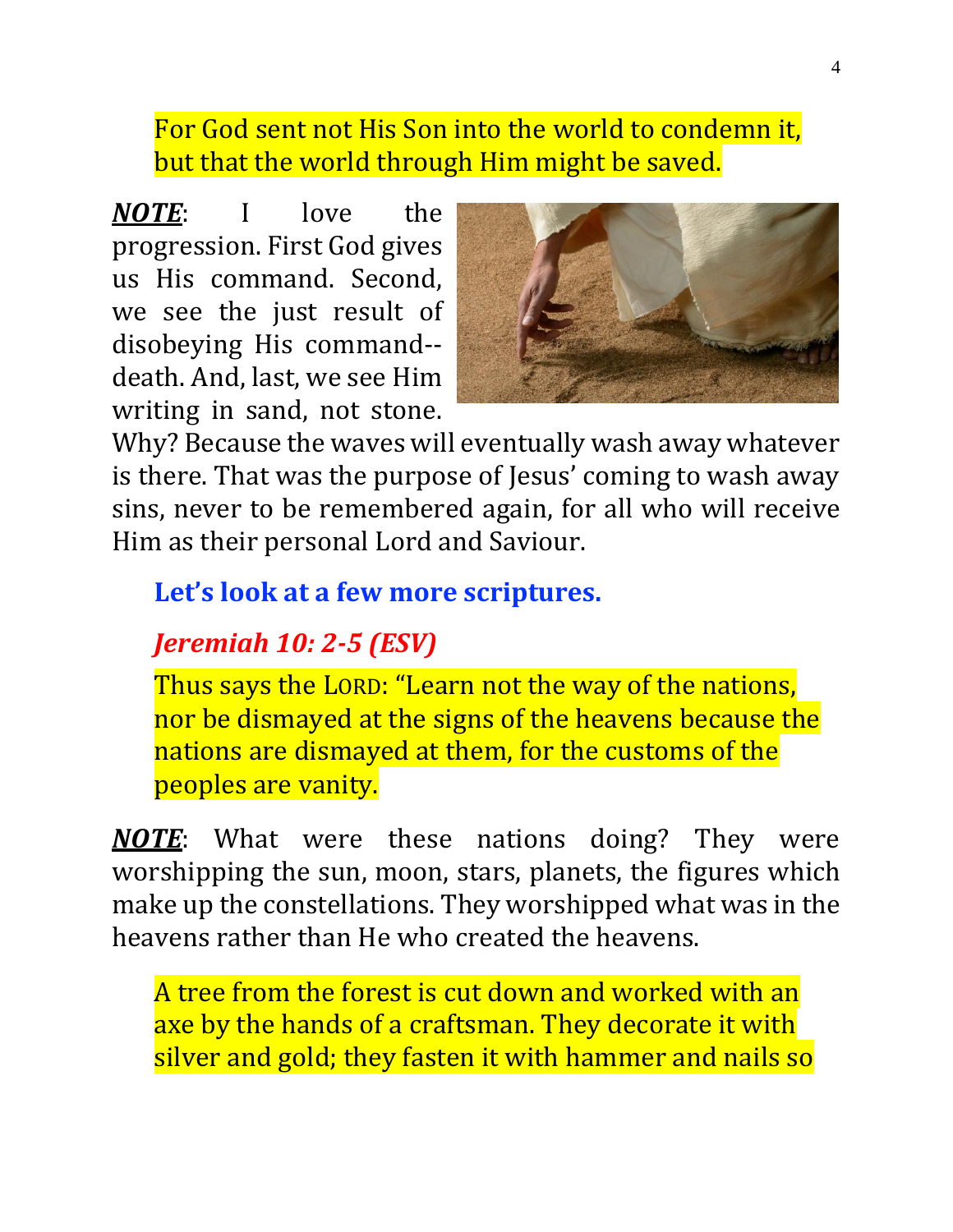that it cannot move. Their idols are like scarecrows in a cucumber field, and they cannot speak; they have to be carried, for they cannot walk. Do not be afraid of them, for they cannot do evil, neither is it in them to do good."

#### *NOTE*: They created a fake religion around a fake god.

Hear the words of the LORD in *Ezekiel 16:17*

You have also taken your beautiful jewelry from My gold and My silver, which I had given you, and made for yourself male images and played the whore with them.

### **B. You say, "That's Old Testament; people don't live in that kind of ignorance today."**

#### **Let's go to the New Testament.**

Paul writing to the *Romans* in *chapter 1 verses 22-32* (selected), speaking of times past and present, says

Claiming to be wise, they became fools, and exchanged the glory of the immortal God for images resembling mortal man and birds and animals and creeping things. … therefore, God gave them over to a debased mind, to do those things which are not fitting; **<sup>29</sup>** being filled with all unrighteousness, **‼sexual immorality**, wickedness [\[m\]](https://www.biblegateway.com/passage/?search=Romans+1&version=NKJV#fen-NKJV-27960m)covetousness, [\[n\]](https://www.biblegateway.com/passage/?search=Romans+1&version=NKJV#fen-NKJV-27960n)maliciousness; full of envy, murder, strife, deceit, evil-mindedness; *they are* whisperers, **<sup>30</sup>** backbiters, haters of God, violent, proud, boasters, inventors of evil things, disobedient to parents, <sup>31 [\[o\]](https://www.biblegateway.com/passage/?search=Romans+1&version=NKJV#fen-NKJV-27962o)</sup>undiscerning, untrustworthy, unloving [\[p\]](https://www.biblegateway.com/passage/?search=Romans+1&version=NKJV#fen-NKJV-27962p)unforgiving, unmerciful; **<sup>32</sup>**who, knowing the righteous judgment of God, that those who practice such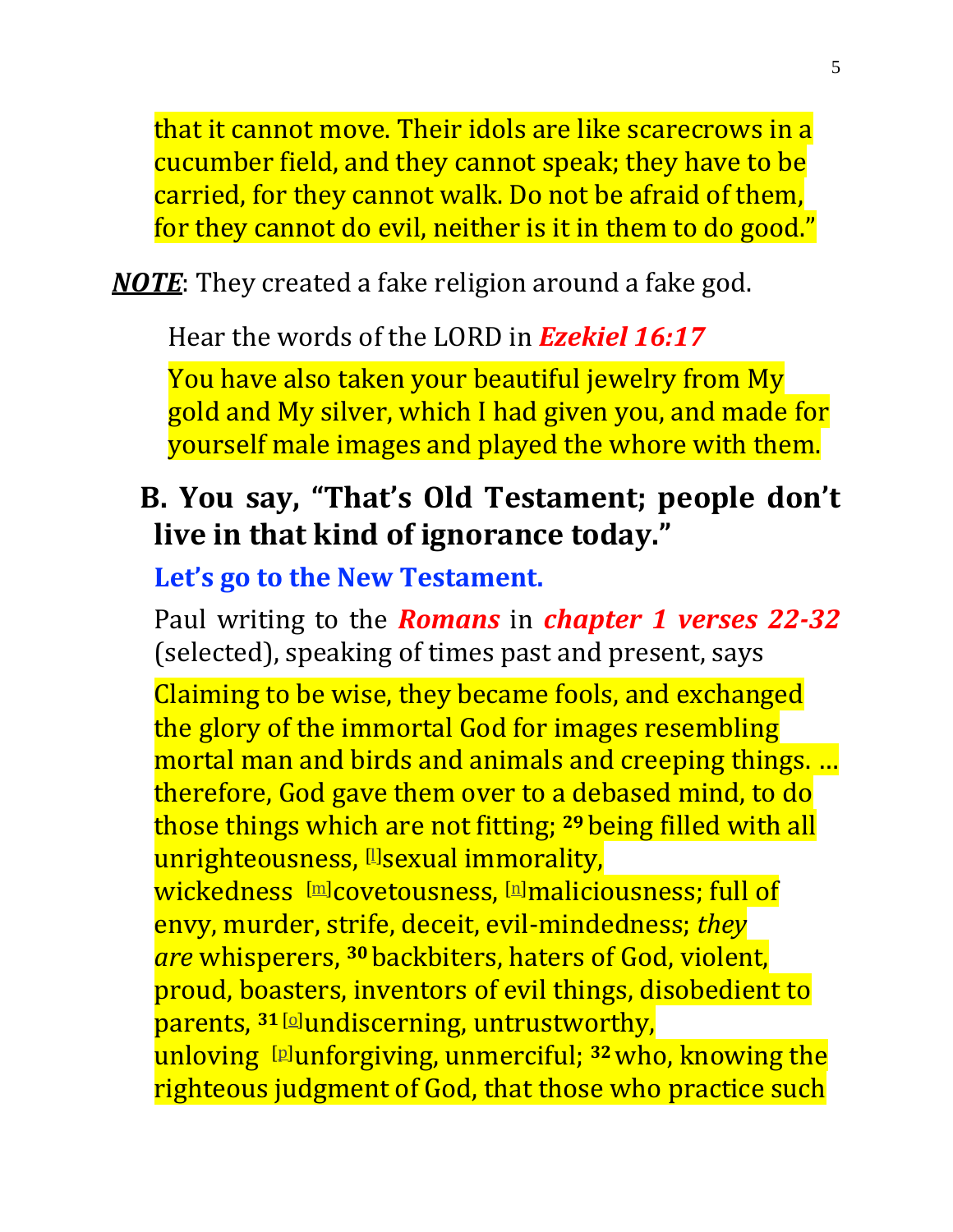things are deserving of death, not only do the same but also approve of those who practice them.

*NOTE:* Does that sound like Old Testament times? New Testament times? Or, today? Sounds like January 2022 to me.

## **C. We don't think of sins as "worshipping other gods," but it is.**

In *1 Corinthians 10:14* the Bible says,

"Therefore, my beloved, flee from idolatry."

In *Colossians 3:5*, the Bible says,

Therefore, put to death what is earthly in you: fornication, uncleanness, passion, evil desire, and covetousness, which is idolatry.

#### **Jesus said in** *Matthew 6:24***,**

"No one can serve two masters, for either he will hate the one and love the other, or he will be devoted to the one and despise the other."

## **III. (TOOK) LET'S BE HONEST AND TALK ABOUT SOME OF THE GODS OF TODAY.**

## **A. Could our gods be—remember, it's something we are devoted to other than the LORD.**

- **1.** Money—earning it or keeping it. Has that become your God?
- **2.** Job or work?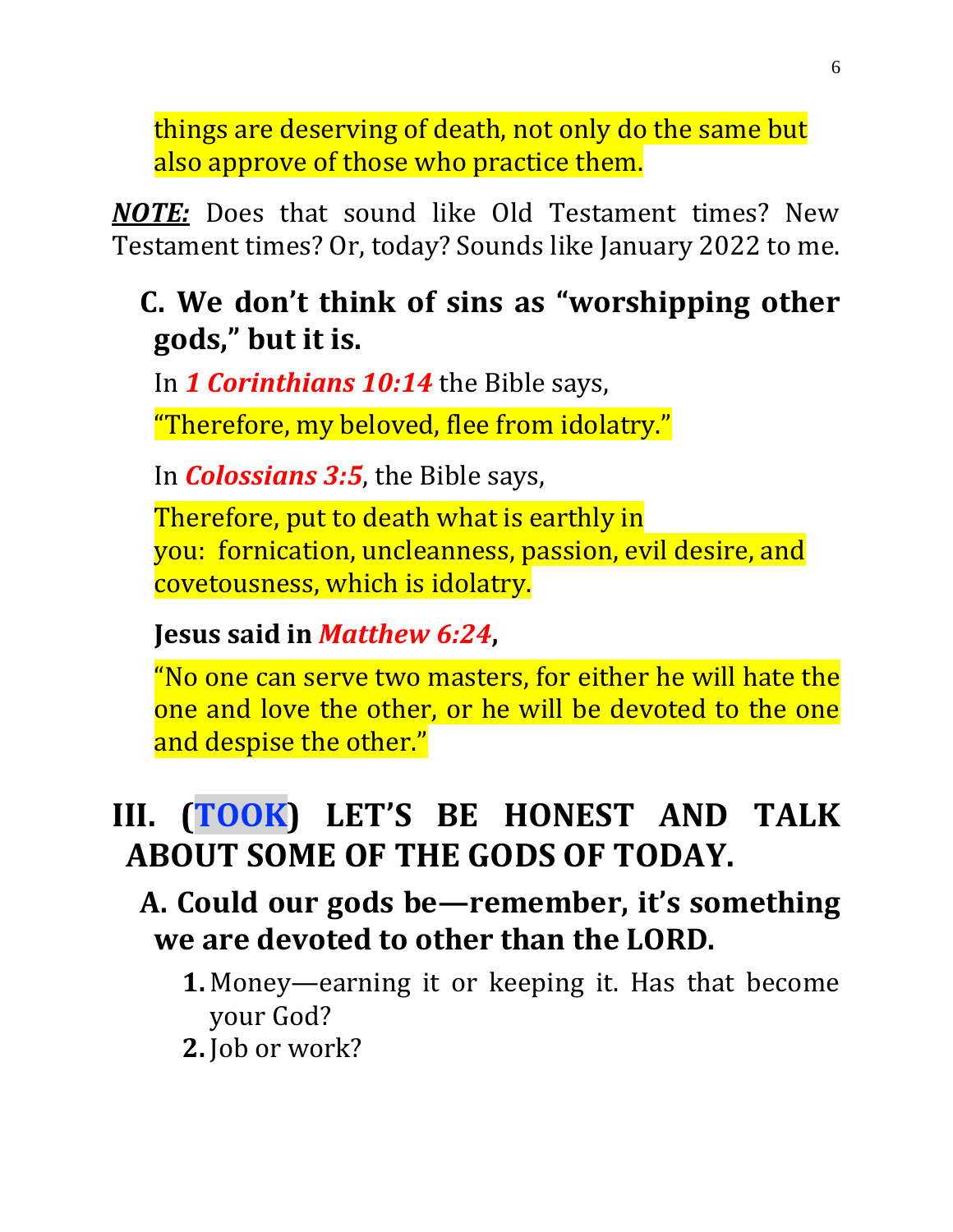- **3.** Church—maybe at times as pastors our God is church rather than God?
- **4.** Sports—football, hockey, wrestling, boxing, tennis, baseball, golfing on Sundays rather than going to church?

*NOTE*: We had a youth director who at one time lived in Dallas. He said men would come to church on Sunday nights with ear buds in their ears listening to the Dallas Cowboys game. Amazing when and where the "Amens" came in the service. LOL!

**5.** Food? **6.** An addiction? **7.**Hobbies? **8.** Leisure? **9.** Shore house? **10.**Spouse?

*NOTE:* Recall when God told Moses that he was complying with his wife Zipporah rather than obeying Him (God)? The choice for Moses was life or death. Moses chose life, and fortunately His wife followed. But it was God first, spouse second.

- **11.**Military?
- **12.**Country?
- **13.**Celebrity?
- **14.**Anything we idolize and put in front of God is an "idol, and therefore a "fake god."

## **B. What "god" are you worshipping that needs to be put away? /pause/**